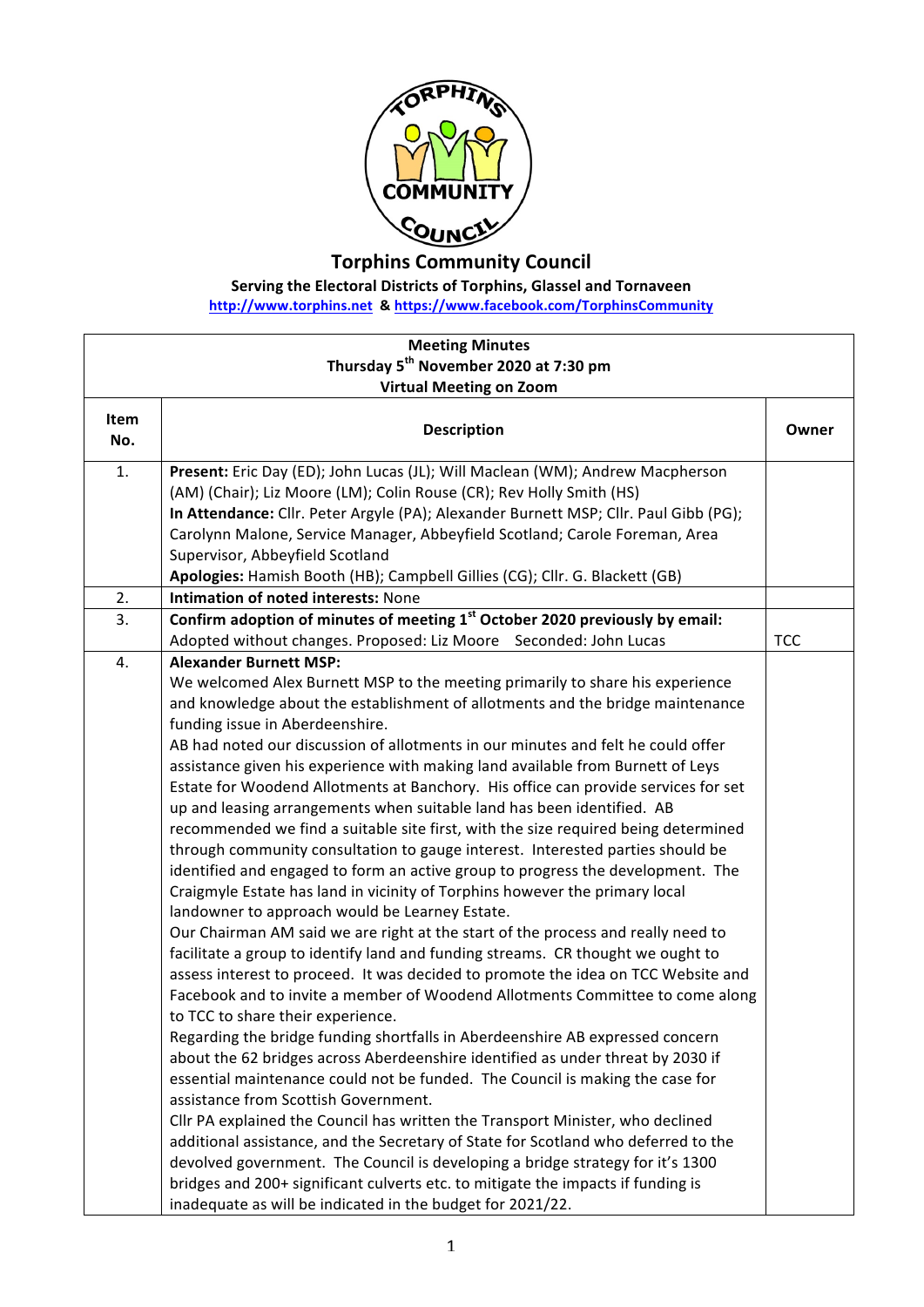| Item<br>No. | <b>Description</b>                                                                                                                                                                                                                                                                                                                                                                                                                                                                                                                                                                                                                                                                                                                                                                                                                                                                                                                                                                                                                                                                                                                                                                                                                                                                                                                                                                                                                                                                                                                                                                                     | Owner           |
|-------------|--------------------------------------------------------------------------------------------------------------------------------------------------------------------------------------------------------------------------------------------------------------------------------------------------------------------------------------------------------------------------------------------------------------------------------------------------------------------------------------------------------------------------------------------------------------------------------------------------------------------------------------------------------------------------------------------------------------------------------------------------------------------------------------------------------------------------------------------------------------------------------------------------------------------------------------------------------------------------------------------------------------------------------------------------------------------------------------------------------------------------------------------------------------------------------------------------------------------------------------------------------------------------------------------------------------------------------------------------------------------------------------------------------------------------------------------------------------------------------------------------------------------------------------------------------------------------------------------------------|-----------------|
| 4.          | <b>Alexander Burnett MSP (Continued):</b><br>AB, who is a member of the Scottish Finance Committee, expressed the difficulty of<br>Central Government funding a devolved matter. The Scottish Fiscal Commission will<br>be preparing for the draft budget in January/February 2021, and COSLA and the<br>Council will have the opportunity to challenge that settlement if it is inadequate.<br>TCC thanked AB for his attendance and helpful information, arising from following<br>our minutes of meetings.<br>TCC Secretary will advise King Edward and Gardenstown Community Council of the<br>discussion.                                                                                                                                                                                                                                                                                                                                                                                                                                                                                                                                                                                                                                                                                                                                                                                                                                                                                                                                                                                         |                 |
| 5.          | Abbeyfield Scotland, Carolynn Malone and Carole Foreman:<br>Carolynn Malone and Carole Forman of Abbeyfield Scotland were welcomed, to<br>explain the review and promotion of services by Abbeyfield nationally and in<br>Torphins. We heard a brief history of the organisation and that it is a fully regulated<br>Housing Association under OSCR, the Housing Inspectorate and The Scottish Care<br>Inspectorate. Abbeyfield provides independent living for the over 55s within its<br>facilities, however it is now enhancing its facilities to provide care services within<br>Abbeyfield and out to the local community. Abbeyfield on request can provide<br>companion services, cleaning, domestic help, visits if in crisis, and within the<br>facilities games and activities. The house in Torphins can expand out to the<br>community with qualified registered staff and is discussing possibilities with the<br>Health and Social Care Partnership. Rooms are available, respite accommodation is<br>possible, and care services could be provided if needed.<br>A productive discussion followed regarding how TCC can help raise the profile. It<br>was agreed to encourage contacts to visit and use the Torphins facility; Abbeyfield<br>will provide information for publication and promotion by TCC on torphins.net and<br>Facebook and other means; and members are encouraged to visit Abbeyfield to find<br>out more. Thank you to Carolynn and Carole for attending to inform TCC and the<br>community, and for the highly valued provision of Abbeyfield House in Torphins. |                 |
| 6.          | <b>Police Report:</b><br>Report for October received $4th$ November 2020 – the meeting reviewed the report<br>and noted the content.                                                                                                                                                                                                                                                                                                                                                                                                                                                                                                                                                                                                                                                                                                                                                                                                                                                                                                                                                                                                                                                                                                                                                                                                                                                                                                                                                                                                                                                                   | PS              |
| 7.          | <b>Finance Report:</b><br>The balance at bank is £2464.38, being:<br>TCC free funds £1,119.34, TERP £186.48, Festive Lights £418.56<br>Hardship Funds - Foundation Scotland Grant £540.00<br>- Stuart Family Donation £200.00                                                                                                                                                                                                                                                                                                                                                                                                                                                                                                                                                                                                                                                                                                                                                                                                                                                                                                                                                                                                                                                                                                                                                                                                                                                                                                                                                                          | ED              |
| 8.          | <b>Planning Matters:</b><br>8.1. Weekly List of Planning Applications:<br>APP/2020/1849 14 Craigour Road, conversion and change of use of shop to flat.<br>No concerns noted.<br>APP/2020/1961 demolish steadings and build two new dwellings at Birley.<br>The Developer Obligations for APP/2020/1961 are: Contributions towards internal<br>reconfiguration works to Torphins Health and Resource Centre or such other<br>facilities, which will offset the impact of the development. This proposal is<br>supported however a question was raised as to how this obligation had been<br>defined since there was no consultation with TCC. It appears Grampian Health<br>Board may have identified the need. TCC resolved to quickly develop a list of<br>proposals for the AC Developer Obligations department, to include for example                                                                                                                                                                                                                                                                                                                                                                                                                                                                                                                                                                                                                                                                                                                                                             | ED<br><b>LM</b> |
|             | developments at Learney Hall, Park Pavilion, new Allotments, all proposals having to<br>provide an expansion of capacity within the community.                                                                                                                                                                                                                                                                                                                                                                                                                                                                                                                                                                                                                                                                                                                                                                                                                                                                                                                                                                                                                                                                                                                                                                                                                                                                                                                                                                                                                                                         | <b>TCC</b>      |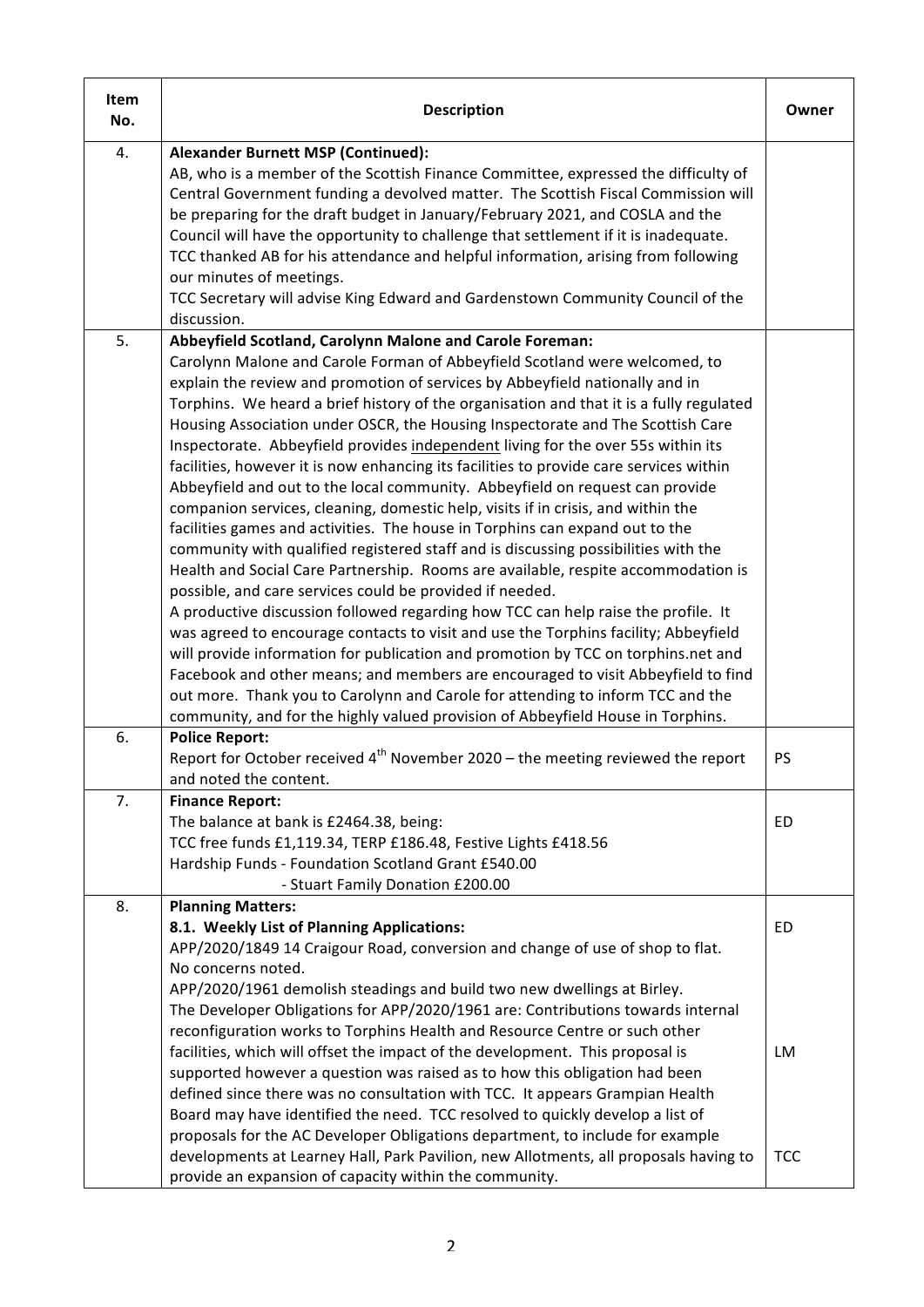| Item<br>No. | <b>Description</b>                                                                                                                                                        | Owner      |
|-------------|---------------------------------------------------------------------------------------------------------------------------------------------------------------------------|------------|
| 9.          | New Items (Action Items are added to Action Log):                                                                                                                         |            |
|             | 9.1. Remembrance Sunday Arrangements:                                                                                                                                     | AM         |
|             | Formal gatherings for Remembrance Sunday are not permitted. The TCC Chairman                                                                                              |            |
|             | will lay a wreath on behalf of TCC at 3:00 pm on Sunday 8 <sup>th</sup> November and one or                                                                               |            |
|             | two other members may visit the area on an individual basis.                                                                                                              |            |
|             | 9.2. Community Recognition:                                                                                                                                               |            |
|             | Local boy Thomas Truby has been taking a lead in environmental improvement                                                                                                | <b>CR</b>  |
|             | through the Rubbish Club and facilities to make dog poo bags available FOC around                                                                                         |            |
|             | the Torphins area. In recognition of his work Thomas has won the Aberdeenshire's                                                                                          |            |
|             | Future Award under the Inspiring Aberdeenshire initiative.                                                                                                                |            |
|             | TCC heartily congratulates Thomas for his outstanding work. It was resolved that                                                                                          |            |
|             | the Chairman will take steps to recognise Thomas on behalf of TCC and the Torphins                                                                                        | AM.        |
|             | community.                                                                                                                                                                |            |
|             | 9.3. Woodland Wonderland:                                                                                                                                                 |            |
|             | WM reported that Torphins Paths Group will proceed with the Woodland                                                                                                      | <b>WM</b>  |
|             | Wonderland project for the festive season, with a light display in the woods                                                                                              |            |
|             | between William Street and Monboddo. TPG thanks TCC for promoting the project.                                                                                            |            |
|             | Thank you to the many members of the community who have pledged financial                                                                                                 |            |
|             | support, so online fundraising will going ahead. This will fund the purchase of                                                                                           |            |
|             | equipment to be installed by volunteers to brighten life in the evenings during early                                                                                     |            |
|             | December to early January. Please help TPG meet the funding target by donating,                                                                                           |            |
|             | with Gift Aid available, at www.torphinspathsgroup.org/donation.                                                                                                          |            |
|             | 9.4. TERP Annual Review:                                                                                                                                                  |            |
|             | The Torphins Emergency Response Plan is scheduled for review annually after the                                                                                           | <b>TCC</b> |
|             | AGM. To adequately prioritise the matter it was decided to hold a special meeting<br>on Thursday 12 <sup>th</sup> November 2020 to address the subject. Secretary to send |            |
|             | invitation. Members to prepare to enable a focused and efficient meeting.                                                                                                 |            |
| 9.          | <b>Open Action Log:</b>                                                                                                                                                   |            |
|             | The Open Action Log is an appendix integral to the minutes of meeting.                                                                                                    | <b>TCC</b> |
|             | All items were reviewed and updated as detailed in the log, which is available online                                                                                     |            |
|             | with the minutes at www.torphins.net.                                                                                                                                     |            |
| 10.         | Correspondence:                                                                                                                                                           | <b>WM</b>  |
|             | 10.1. The resignation from TCC of Dave Preston for personal reasons was received                                                                                          |            |
|             | on 7 <sup>th</sup> October 2020. TCC thanks Dave for his contribution over the short time he                                                                              |            |
|             | was able to participate and sends best wishes to Dave for the future.                                                                                                     |            |
|             | 10.2. A very considerable amount of correspondence has been received by email                                                                                             |            |
|             | regarding COVID-19 and government and community response and guidelines,                                                                                                  |            |
|             | including new targeted funding. All correspondence has been distributed to                                                                                                |            |
|             | members and posted as appropriate on TCC media.                                                                                                                           |            |
|             | 10.3. Aberdeenshire Council Digital Skills training online programme will proceed                                                                                         |            |
|             | with sessions on 9 <sup>th</sup> and 12 <sup>th</sup> November which ED and WM will attend. Others                                                                        |            |
|             | wishing to attend need to register promptly.                                                                                                                              |            |
|             | 10.4. Fraser McTaggert advised TCC of his Web Design and Marketing business and                                                                                           |            |
|             | intention to establish an online local business directory. It was felt this could                                                                                         |            |
|             | complement information in the TCC Welcome to Torphins booklet and Fraser has                                                                                              |            |
|             | been invited to attend TCC to explain his project.                                                                                                                        |            |
|             | 10.5. Aberdeenshire has advised the Council is not able to confirm at this time                                                                                           |            |
|             | whether there will be Council provision of village bedding plants in 2021.                                                                                                |            |
|             | 10.6. Aberdeenshire has circulated a draft Field to Fork Strategy and an Allotment                                                                                        |            |
|             | Strategy for review. The second is particularly welcomed when TCC has been                                                                                                |            |
|             | discussing an allotment proposal. Secretary submitted addition of Woodend                                                                                                 |            |
|             | Allotments and Tarland Community Garden to the register within the document.                                                                                              |            |